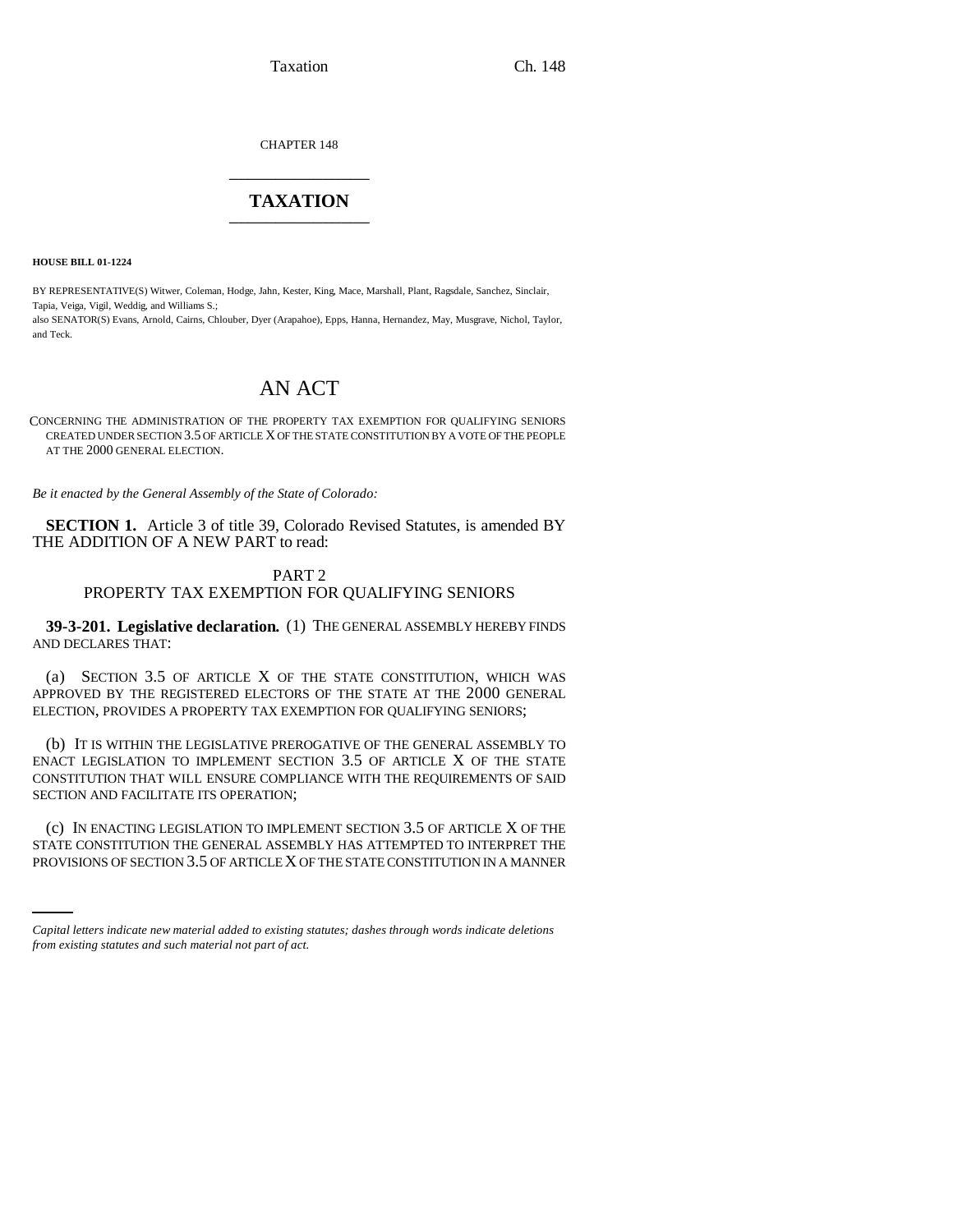#### Ch. 148 Taxation

THAT GIVES ITS WORDS THEIR NATURAL AND OBVIOUS SIGNIFICANCE;

(d) THIS PART 2 REFLECTS THE CONSIDERED JUDGMENT OF THE GENERAL ASSEMBLY REGARDING THE MEANING AND IMPLEMENTATION OF THE PROVISIONS OF SECTION 3.5 OF ARTICLE X OF THE STATE CONSTITUTION.

**39-3-202. Definitions.** AS USED IN THIS PART 2, UNLESS THE CONTEXT OTHERWISE REQUIRES:

(1) "EXEMPTION" MEANS THE PROPERTY TAX EXEMPTION FOR QUALIFYING SENIORS ALLOWED BY SECTION 39-3-203.

(2) (a) "OWNER-OCCUPIER" MEANS AN INDIVIDUAL WHO:

(I) IS AN OWNER OF RECORD OF RESIDENTIAL REAL PROPERTY THAT HE OR SHE OCCUPIES AS HIS OR HER PRIMARY RESIDENCE;

(II) IS NOT AN OWNER OF RECORD OF THE RESIDENTIAL REAL PROPERTY THAT HE OR SHE OCCUPIES AS HIS OR HER PRIMARY RESIDENCE, BUT IS:

(A) THE SPOUSE OF AN INDIVIDUAL WHO IS AN OWNER OF RECORD OF THE RESIDENTIAL REAL PROPERTY AND WHO ALSO OCCUPIES THE RESIDENTIAL REAL PROPERTY AS HIS OR HER PRIMARY RESIDENCE; OR

(B) THE SURVIVING SPOUSE OF AN INDIVIDUAL WHO WAS AN OWNER OF RECORD OF THE RESIDENTIAL REAL PROPERTY AND WHO OCCUPIED THE RESIDENTIAL REAL PROPERTY WITH THE SURVIVING SPOUSE AS HIS OR HER PRIMARY RESIDENCE UNTIL HIS OR HER DEATH; OR

(III) IS NOT AN OWNER OF RECORD OF THE RESIDENTIAL REAL PROPERTY THAT HE OR SHE OCCUPIES AS HIS OR HER PRIMARY RESIDENCE, ONLY BECAUSE THE PROPERTY HAS BEEN PURCHASED BY OR TRANSFERRED TO A TRUST, A CORPORATE PARTNERSHIP, OR ANY OTHER LEGAL ENTITY SOLELY FOR ESTATE PLANNING PURPOSES AND IS THE MAKER OF THE TRUST OR A PRINCIPAL OF THE CORPORATE PARTNERSHIP OR OTHER LEGAL ENTITY;

(IV) (A) OCCUPIES RESIDENTIAL REAL PROPERTY AS HIS OR HER PRIMARY RESIDENCE; AND

(B) IS THE SPOUSE OF A PERSON WHO ALSO OCCUPIES THE RESIDENTIAL REAL PROPERTY, WHO IS NOT THE OWNER OF RECORD OF THE PROPERTY ONLY BECAUSE THE PROPERTY HAS BEEN PURCHASED BY OR TRANSFERRED TO A TRUST, A CORPORATE PARTNERSHIP, OR ANY OTHER LEGAL ENTITY SOLELY FOR ESTATE PLANNING PURPOSES, AND WHO IS THE MAKER OF THE TRUST OR A PRINCIPAL OF THE CORPORATE PARTNERSHIP OR OTHER LEGAL ENTITY; AND

(V) (A) OCCUPIES RESIDENTIAL REAL PROPERTY AS HIS OR HER PRIMARY RESIDENCE; AND

(B) IS THE SURVIVING SPOUSE OF A PERSON WHO OCCUPIED THE RESIDENTIAL REAL PROPERTY WITH THE SURVIVING SPOUSE UNTIL HIS OR HER DEATH, WHO WAS NOT THE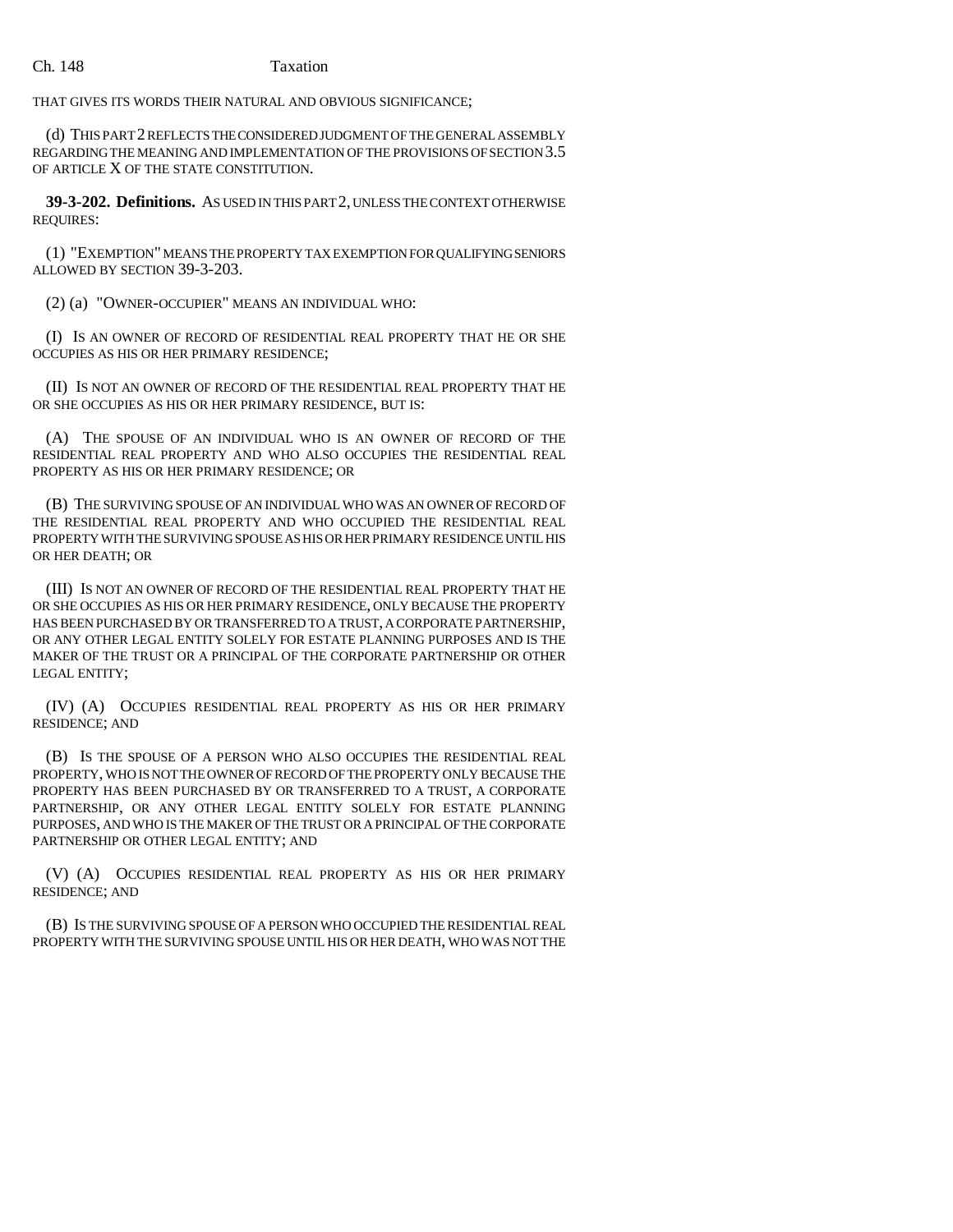OWNER OF RECORD OF THE PROPERTY AT THE TIME OF HIS OR HER DEATH ONLY BECAUSE THE PROPERTY HAD BEEN PURCHASED BY OR TRANSFERRED TO A TRUST, A CORPORATE PARTNERSHIP, OR ANY OTHER LEGAL ENTITY SOLELY FOR ESTATE PLANNING PURPOSES PRIOR TO HIS OR HER DEATH, AND WHO WAS THE MAKER OF THE TRUST OR A PRINCIPAL OF THE CORPORATE PARTNERSHIP OR OTHER LEGAL ENTITY PRIOR TO HIS OR HER DEATH.

(b) "OWNER-OCCUPIER" ALSO INCLUDES ANY INDIVIDUAL WHO, BUT FOR THE CONFINEMENT OF THE INDIVIDUAL TO A HOSPITAL, NURSING HOME, OR ASSISTED LIVING FACILITY, WOULD OCCUPY RESIDENTIAL REAL PROPERTY AS HIS OR HER PRIMARY RESIDENCE AND WOULD MEET ONE OR MORE OF THE OWNERSHIP CRITERIA SPECIFIED IN PARAGRAPH (a) OF THIS SUBSECTION (2), IF THE RESIDENTIAL REAL PROPERTY:

(I) IS TEMPORARILY UNOCCUPIED; OR

(II) IS OCCUPIED BY THE SPOUSE OR A FINANCIAL DEPENDENT OF THE INDIVIDUAL.

(3) "OWNER OF RECORD" MEANS AN INDIVIDUAL WHOSE NAME APPEARS ON A VALID RECORDED DEED TO RESIDENTIAL REAL PROPERTY AS AN OWNER OF THE PROPERTY.

(4) "SURVIVING SPOUSE" MEANS AN INDIVIDUAL WHO WAS LEGALLY MARRIED TO ANOTHER INDIVIDUAL AT THE TIME OF THE OTHER INDIVIDUAL'S DEATH AND WHO HAS NOT REMARRIED.

**39-3-203. Property tax exemption - qualifications.** (1) FOR PROPERTY TAX YEARS COMMENCING ON OR AFTER JANUARY 1, 2002, FIFTY PERCENT OF THE FIRST TWO HUNDRED THOUSAND DOLLARS OF ACTUAL VALUE AS OF THE ASSESSMENT DATE OF RESIDENTIAL REAL PROPERTY OF AN OWNER-OCCUPIER SHALL BE EXEMPT FROM TAXATION IF:

(a) (I) THE OWNER-OCCUPIER IS SIXTY-FIVE YEARS OF AGE OR OLDER AS OF THE ASSESSMENT DATE AND HAS OWNED AND OCCUPIED SUCH RESIDENTIAL REAL PROPERTY AS HIS OR HER PRIMARY RESIDENCE FOR THE TEN YEARS PRECEDING THE ASSESSMENT DATE; OR

(II) THE OWNER-OCCUPIER IS THE SURVIVING SPOUSE OF AN OWNER-OCCUPIER WHO PREVIOUSLY QUALIFIED FOR A PROPERTY TAX EXEMPTION FOR THE SAME RESIDENTIAL REAL PROPERTY UNDER SUBPARAGRAPH (I) OF THIS PARAGRAPH (a); AND

(b) THE OWNER-OCCUPIER HAS COMPLETED AND FILED AN EXEMPTION APPLICATION IN THE MANNER REQUIRED BY SECTION 39-3-205 AND THE CIRCUMSTANCES THAT QUALIFY THE PROPERTY FOR THE EXEMPTION HAVE NOT CHANGED SINCE THE FILING OF THE APPLICATION. UNDER NO CIRCUMSTANCES SHALL AN EXEMPTION BE ALLOWED FOR PROPERTY TAXES ASSESSED DURING ANY PROPERTY TAX YEAR PRIOR TO THE YEAR IN WHICH AN OWNER-OCCUPIER FIRST FILES AN EXEMPTION APPLICATION.

(2) NOTWITHSTANDING THE PROVISIONS OF PARAGRAPH (a) OF SUBSECTION (1) OF THIS SECTION, IF OWNERSHIP OF RESIDENTIAL REAL PROPERTY THAT QUALIFIED FOR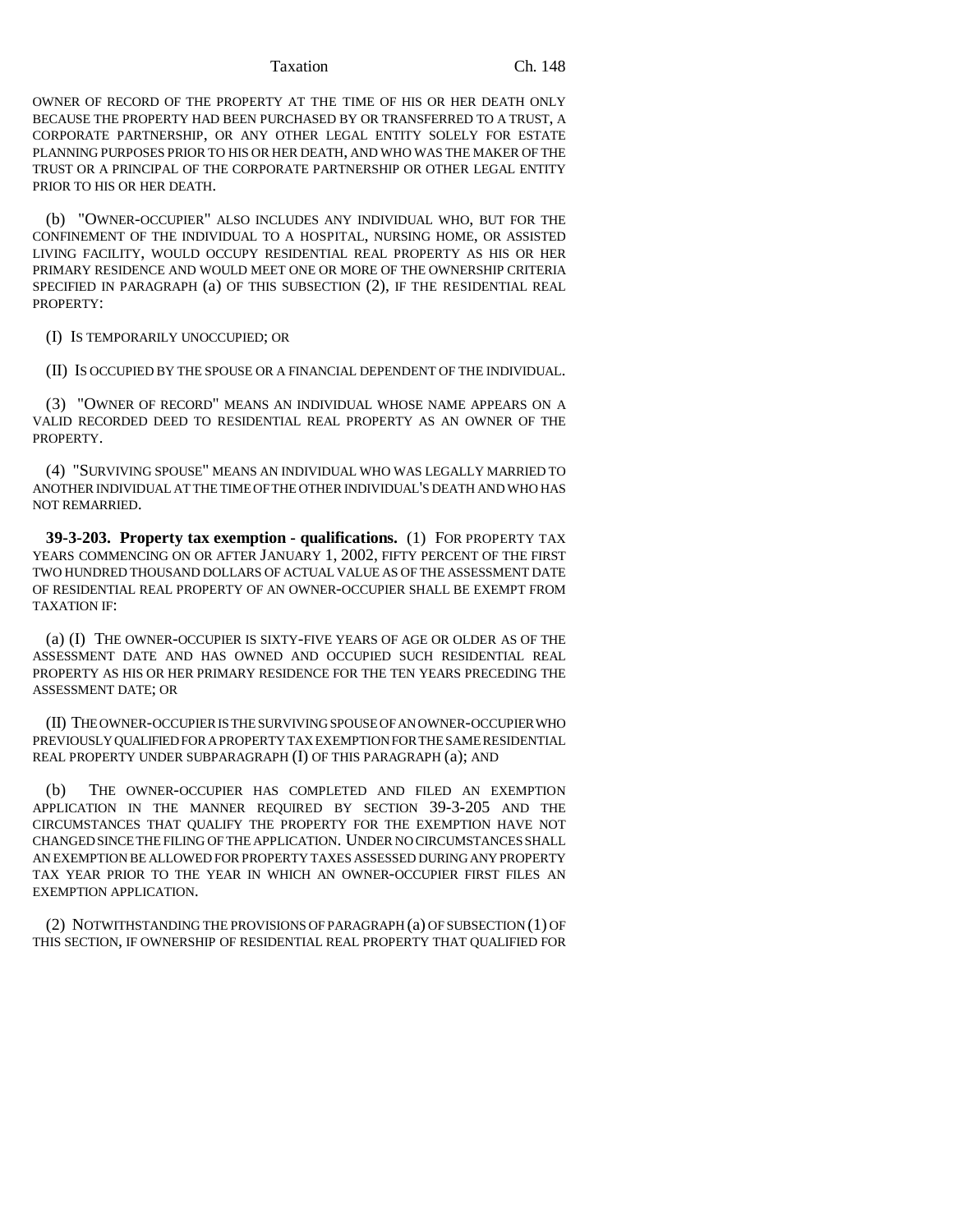AN EXEMPTION AS OF THE ASSESSMENT DATE CHANGES AFTER THE ASSESSMENT DATE, AN EXEMPTION SHALL BE ALLOWED ONLY IF AN OWNER-OCCUPIER WHOSE STATUS AS AN OWNER-OCCUPIER QUALIFIED THE PROPERTY FOR THE EXEMPTION HAS FILED AN EXEMPTION APPLICATION BY THE DEADLINE FOR FILING EXEMPTION APPLICATIONS SPECIFIED IN SECTION 39-3-205 (1).

(3) AN INDIVIDUAL WHO OWNS AND OCCUPIES A DWELLING UNIT IN A COMMON INTEREST COMMUNITY, AS DEFINED IN SECTION 38-33.3-103 (8), C.R.S., AS HIS OR HER PRIMARY RESIDENCE, OR WHO OWNS RESIDENTIAL REAL PROPERTY CONSISTING OF MULTIPLE-DWELLING UNITS AND OCCUPIES ONE OF THE DWELLING UNITS AS HIS OR HER PRIMARY RESIDENCE, SHALL BE ALLOWED AN EXEMPTION ONLY WITH RESPECT TO THE DWELLING UNIT THAT THE INDIVIDUAL OCCUPIES AS HIS OR HER PRIMARY RESIDENCE.

(4) NO MORE THAN ONE EXEMPTION PER PROPERTY TAX YEAR SHALL BE ALLOWED FOR A SINGLE DWELLING UNIT OF RESIDENTIAL REAL PROPERTY, REGARDLESS OF HOW MANY OWNER-OCCUPIERS USE THE DWELLING UNIT AS THEIR PRIMARY RESIDENCE. THE FULL AMOUNT OF THE EXEMPTION ALLOWED BY SUBSECTION (1) OF THIS SECTION SHALL BE ALLOWED WITH RESPECT TO ANY SINGLE DWELLING UNIT OF RESIDENTIAL REAL PROPERTY SO LONG AS ANY OWNER-OCCUPIER OF THE DWELLING UNIT SATISFIES THE REQUIREMENTS OF SUBSECTION (1) OF THIS SECTION AND THE FACT THAT ANY OTHER PERSON WHO DOES NOT SATISFY SAID REQUIREMENTS IS ALSO AN OWNER OF RECORD OF THE DWELLING UNIT SHALL NOT AFFECT THE AMOUNT OF THE EXEMPTION.

(5) FOR PURPOSES OF THIS PART 2, TWO INDIVIDUALS WHO ARE LEGALLY MARRIED, BUT WHO OWN MORE THAN ONE PIECE OF RESIDENTIAL REAL PROPERTY, SHALL BE DEEMED TO OCCUPY THE SAME PRIMARY RESIDENCE AND MAY CLAIM NO MORE THAN ONE EXEMPTION.

(6) (a) NOTWITHSTANDING THE TEN-YEAR OCCUPANCY REQUIREMENT SET FORTH IN SUBPARAGRAPH (I) OF PARAGRAPH (a) OF SUBSECTION (1) OF THIS SECTION, AN OWNER-OCCUPIER WHO HAS NOT ACTUALLY OWNED AND OCCUPIED RESIDENTIAL REAL PROPERTY FOR WHICH THE OWNER-OCCUPIER HAS CLAIMED AN EXEMPTION FOR THE TEN YEARS PRECEDING THE ASSESSMENT DATE SHALL BE DEEMED TO HAVE MET THE TEN-YEAR REQUIREMENT AND SHALL BE ALLOWED AN EXEMPTION WITH RESPECT TO THE PROPERTY IF:

(I) THE OWNER-OCCUPIER WOULD HAVE QUALIFIED FOR THE EXEMPTION WITH RESPECT TO OTHER RESIDENTIAL REAL PROPERTY THAT THE OWNER-OCCUPIER OWNED AND OCCUPIED AS HIS OR PRIMARY RESIDENCE BEFORE MOVING TO THE RESIDENTIAL REAL PROPERTY FOR WHICH AN EXEMPTION IS CLAIMED BUT FOR THE FACT THAT THE OTHER PROPERTY WAS CONDEMNED BY A GOVERNMENTAL ENTITY THROUGH AN EMINENT DOMAIN PROCEEDING; AND

(II) THE OWNER-OCCUPIER HAS NOT OWNED AND OCCUPIED RESIDENTIAL PROPERTY AS HIS OR HER PRIMARY RESIDENCE OTHER THAN THE RESIDENTIAL REAL PROPERTY FOR WHICH AN EXEMPTION IS CLAIMED SINCE THE CONDEMNATION OCCURRED.

(b) AN OWNER-OCCUPIER WHO CLAIMS AN EXEMPTION WITH RESPECT TO RESIDENTIAL REAL PROPERTY THAT HE OR SHE HAS NOT ACTUALLY OWNED AND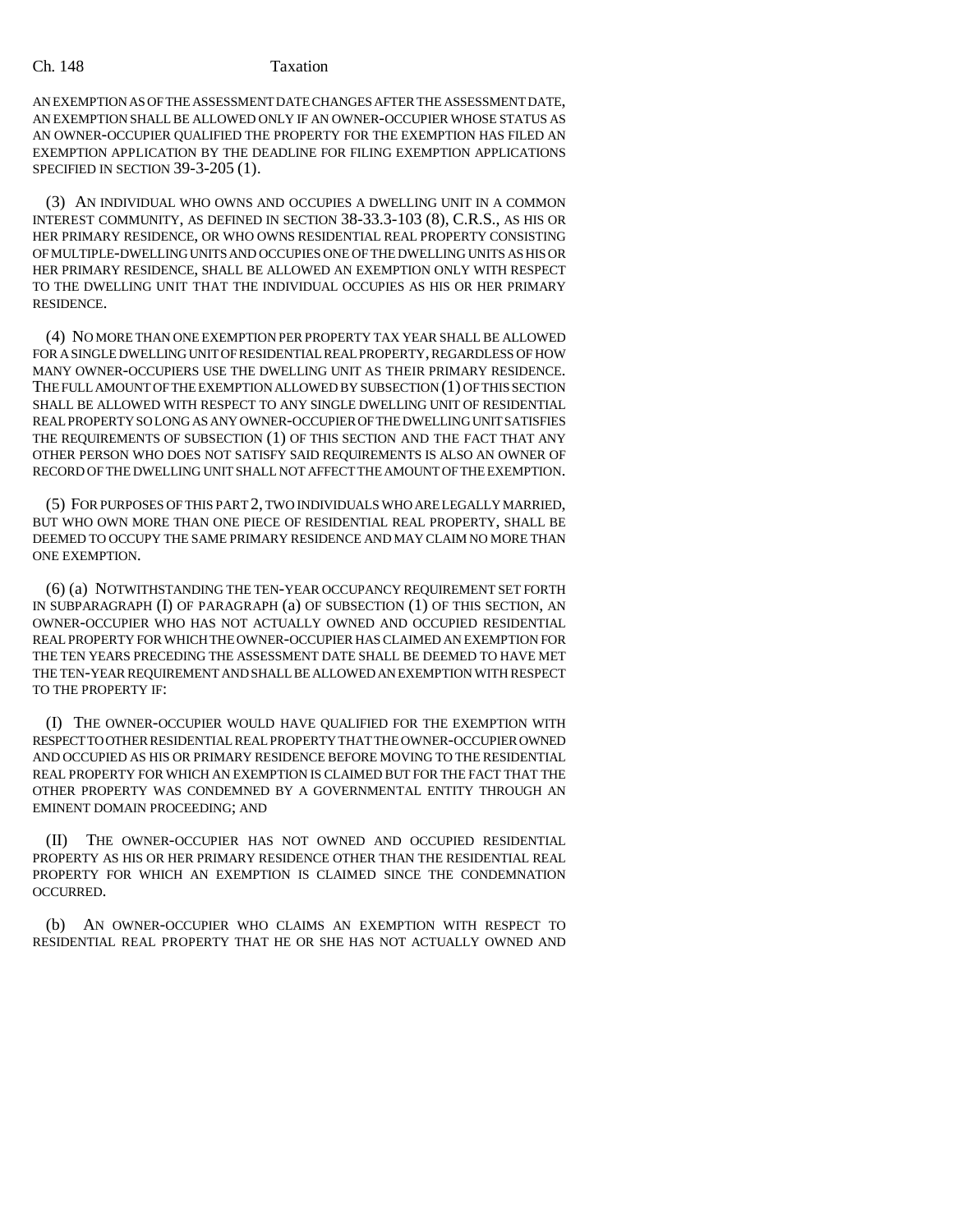OCCUPIED AS HIS OR HER PRIMARY RESIDENCE FOR THE TEN YEARS PRECEDING THE ASSESSMENT DATE AS PERMITTED BY PARAGRAPH (a) OF THIS SUBSECTION (6) SHALL PROVIDE TO THE ASSESSOR WITH WHOM THE OWNER-OCCUPIER FILES THE EXEMPTION APPLICATION ANY INFORMATION THAT THE ASSESSOR MAY REASONABLY REQUIRE TO VERIFY THAT THE OWNER-OCCUPIER IS ENTITLED TO AN EXEMPTION.

**39-3-204. Notice of property tax exemption.** NO LATER THAN MAY 1, 2002, AND NO LATER THAN EACH MAY 1 THEREAFTER, EACH ASSESSOR SHALL MAIL TO EACH RESIDENTIAL REAL PROPERTY ADDRESS IN THE ASSESSOR'S COUNTY NOTICE OF THE EXEMPTION ALLOWED BY SECTION 39-3-203. THE NOTICE SHALL BE IN A FORM PRESCRIBED BY THE ADMINISTRATOR AND SHALL INCLUDE A STATEMENT OF THE ELIGIBILITY CRITERIA FOR THE EXEMPTION AND INSTRUCTIONS FOR OBTAINING AN EXEMPTION APPLICATION. TO REDUCE MAILING COSTS, AN ASSESSOR MAY COORDINATE WITH THE TREASURER OF THE SAME COUNTY TO INCLUDE THE NOTICE WITH THE TAX STATEMENT FOR THE PREVIOUS PROPERTY TAX YEAR MAILED PURSUANT TO SECTION 39-10-103 OR MAY INCLUDE THE NOTICE WITH THE NOTICE OF VALUATION MAILED PURSUANT TO SECTION 39-5-121 (1) (a).

**39-3-205. Exemption applications - penalty for providing false information - confidentiality.** (1) TO CLAIM THE EXEMPTION ALLOWED BY SECTION 39-3-203, AN INDIVIDUAL SHALL FILE WITH THE ASSESSOR A COMPLETED EXEMPTION APPLICATION NO LATER THAN JULY 15 OF THE FIRST PROPERTY TAX YEAR FOR WHICH THE EXEMPTION IS CLAIMED. AN APPLICATION RETURNED BY MAIL SHALL BE DEEMED FILED ON THE DATE IT IS POSTMARKED.

(2) (a) AN EXEMPTION APPLICATION SHALL BE A FORM PRESCRIBED BY THE ADMINISTRATOR AND SHALL REQUIRE AN APPLICANT TO PROVIDE THE FOLLOWING INFORMATION:

(I) THE APPLICANT'S NAME, MAILING ADDRESS, DATE OF BIRTH, AND SOCIAL SECURITY NUMBER;

(II) THE ADDRESS AND SCHEDULE OR PARCEL NUMBER OF THE RESIDENTIAL REAL PROPERTY FOR WHICH AN EXEMPTION IS CLAIMED;

(III) THE NAME AND SOCIAL SECURITY NUMBER OF EACH INDIVIDUAL WHO OCCUPIES AS HIS OR HER PRIMARY RESIDENCE THE RESIDENTIAL REAL PROPERTY FOR WHICH AN EXEMPTION IS CLAIMED:

(IV) IF A TRUST IS THE OWNER OF RECORD OF THE RESIDENTIAL REAL PROPERTY FOR WHICH AN EXEMPTION IS CLAIMED, THE NAMES OF THE MAKER OF THE TRUST, THE TRUSTEE, AND THE BENEFICIARIES OF THE TRUST;

(V) IF A CORPORATE PARTNERSHIP OR OTHER LEGAL ENTITY IS THE OWNER OF RECORD OF THE RESIDENTIAL REAL PROPERTY FOR WHICH AN EXEMPTION IS CLAIMED, THE NAMES OF THE PRINCIPALS OF THE CORPORATE PARTNERSHIP OR OTHER LEGAL ENTITY;

(VI) AN AFFIRMATION, IN A FORM PRESCRIBED BY THE ADMINISTRATOR, THAT THE APPLICANT BELIEVES, UNDER PENALTY OF PERJURY IN THE SECOND DEGREE, AS DEFINED IN SECTION 18-8-503, C.R.S., THAT ALL INFORMATION PROVIDED BY THE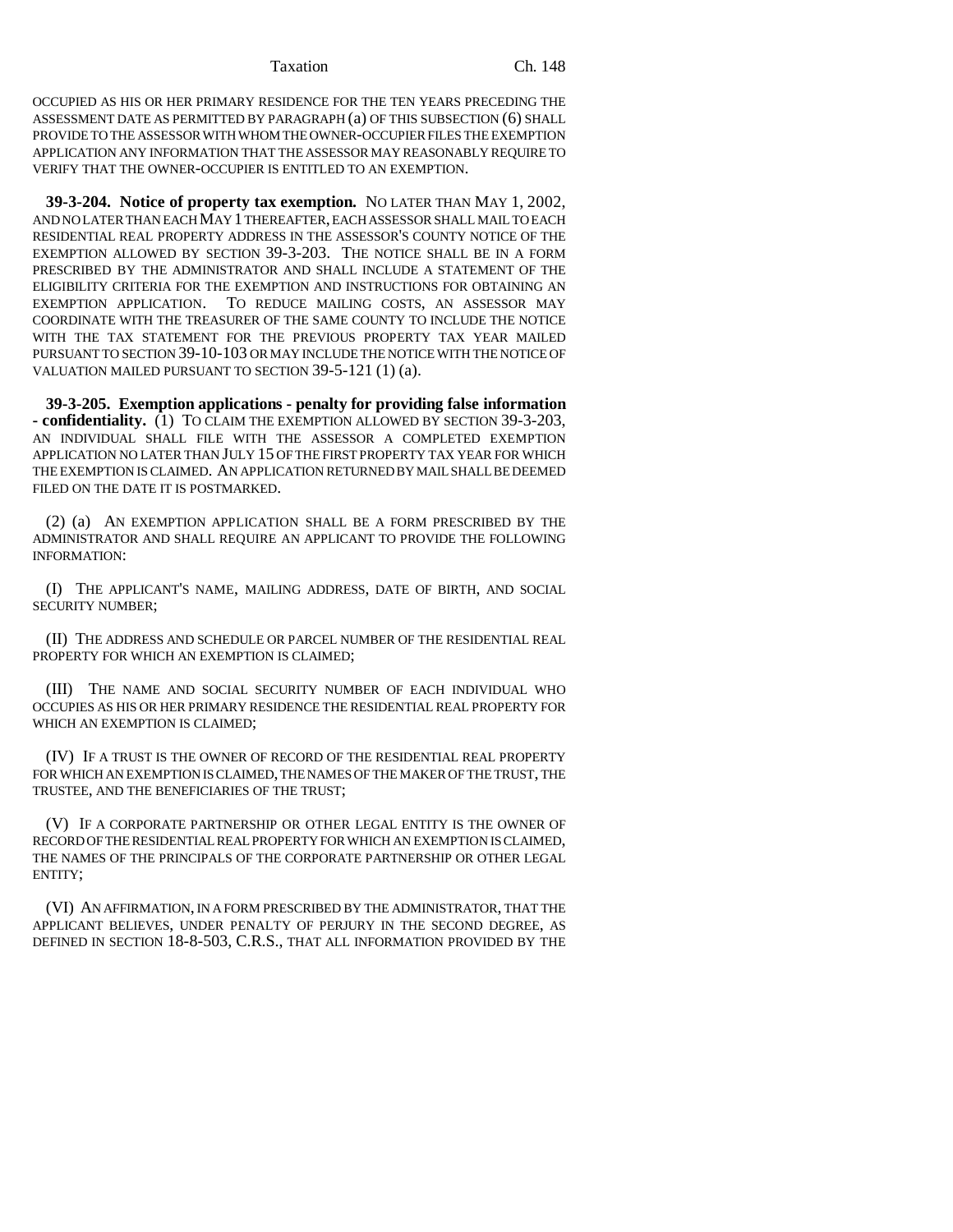# APPLICANT IS CORRECT; AND

(VII) ANY OTHER INFORMATION THAT THE ADMINISTRATOR MAY REASONABLY REQUIRE AS NECESSARY FOR THE PROPER AND EFFICIENT ADMINISTRATION OF THE EXEMPTION.

(b) THE EXEMPTION APPLICATION SHALL ALSO CONTAIN A STATEMENT THAT AN APPLICANT, OR IN THE CASE OF RESIDENTIAL REAL PROPERTY FOR WHICH THE OWNER OF RECORD IS A TRUST, THE TRUSTEE, HAS A LEGAL OBLIGATION TO INFORM THE ASSESSOR WITHIN SIXTY DAYS OF ANY CHANGE IN THE OWNERSHIP OR OCCUPANCY OF RESIDENTIAL REAL PROPERTY FOR WHICH AN EXEMPTION HAS BEEN APPLIED FOR OR ALLOWED THAT WOULD PREVENT AN EXEMPTION FROM BEING ALLOWED FOR THE PROPERTY.

(3) (a) IN ADDITION TO ANY PENALTIES PRESCRIBED BY LAW FOR PERJURY IN THE SECOND DEGREE, AN APPLICANT WHO KNOWINGLY PROVIDES FALSE INFORMATION ON AN EXEMPTION APPLICATION OR FILES MORE THAN ONE EXEMPTION APPLICATION IN ANY PROPERTY TAX YEAR:

# (I) SHALL NOT BE ENTITLED TO AN EXEMPTION;

(II) SHALL BE REQUIRED TO PAY, TO THE TREASURER OF ANY COUNTY IN WHICH AN EXEMPTION WAS IMPROPERLY ALLOWED DUE TO THE PROVISION BY THE APPLICANT OF FALSE INFORMATION OR THE FILING BY THE APPLICANT OF MORE THAN ONE EXEMPTION APPLICATION, AN AMOUNT EQUAL TO THE AMOUNT OF PROPERTY TAXES NOT PAID AS A RESULT OF THE EXEMPTION BEING IMPROPERLY ALLOWED; AND

(III) SHALL, UPON CONVICTION OF PERJURY, BE REQUIRED TO PAY TO THE TREASURER OF ANY COUNTY IN WHICH AN INVALID EXEMPTION APPLICATION WAS FILED AN ADDITIONAL AMOUNT EQUAL TO TWICE THE AMOUNT OF THE PROPERTY TAXES THAT WOULD NOT HAVE HAD TO BE PAID HAD THE EXEMPTION APPLICATION BEEN VALID PLUS INTEREST. INTEREST SHALL BE CALCULATED AT THE ANNUAL RATE CALCULATED PURSUANT TO SECTION 39-21-110.5 (2) AND (3) FROM THE DATE THE INVALID EXEMPTION APPLICATION WAS FILED UNTIL THE DATE THE APPLICANT MAKES THE PAYMENT REQUIRED BY THIS SUBPARAGRAPH (III).

(b) IF AN APPLICANT OR A TRUSTEE FAILS TO INFORM THE ASSESSOR WITHIN SIXTY DAYS OF ANY CHANGE IN THE OWNERSHIP OR OCCUPANCY OF RESIDENTIAL REAL PROPERTY FOR WHICH AN EXEMPTION HAS BEEN APPLIED FOR OR ALLOWED THAT WOULD PREVENT AN EXEMPTION FROM BEING ALLOWED FOR THE PROPERTY AS REQUIRED BY PARAGRAPH (b) OF SUBSECTION (2) OF THIS SECTION:

(I) AN EXEMPTION SHALL NOT BE ALLOWED WITH RESPECT TO THE RESIDENTIAL REAL PROPERTY; AND

(II) THE APPLICANT OR TRUSTEE SHALL BE REQUIRED TO PAY, TO THE TREASURER OF ANY COUNTY IN WHICH AN EXEMPTION WAS IMPROPERLY ALLOWED DUE TO THE APPLICANT'S OR TRUSTEE'S FAILURE TO IMMEDIATELY INFORM THE ASSESSOR OF ANY CHANGE IN THE OWNERSHIP OR OCCUPANCY OF RESIDENTIAL REAL PROPERTY, AN AMOUNT EQUAL TO THE AMOUNT OF PROPERTY TAXES NOT PAID AS A RESULT OF THE EXEMPTION BEING IMPROPERLY ALLOWED PLUS INTEREST. INTEREST SHALL BE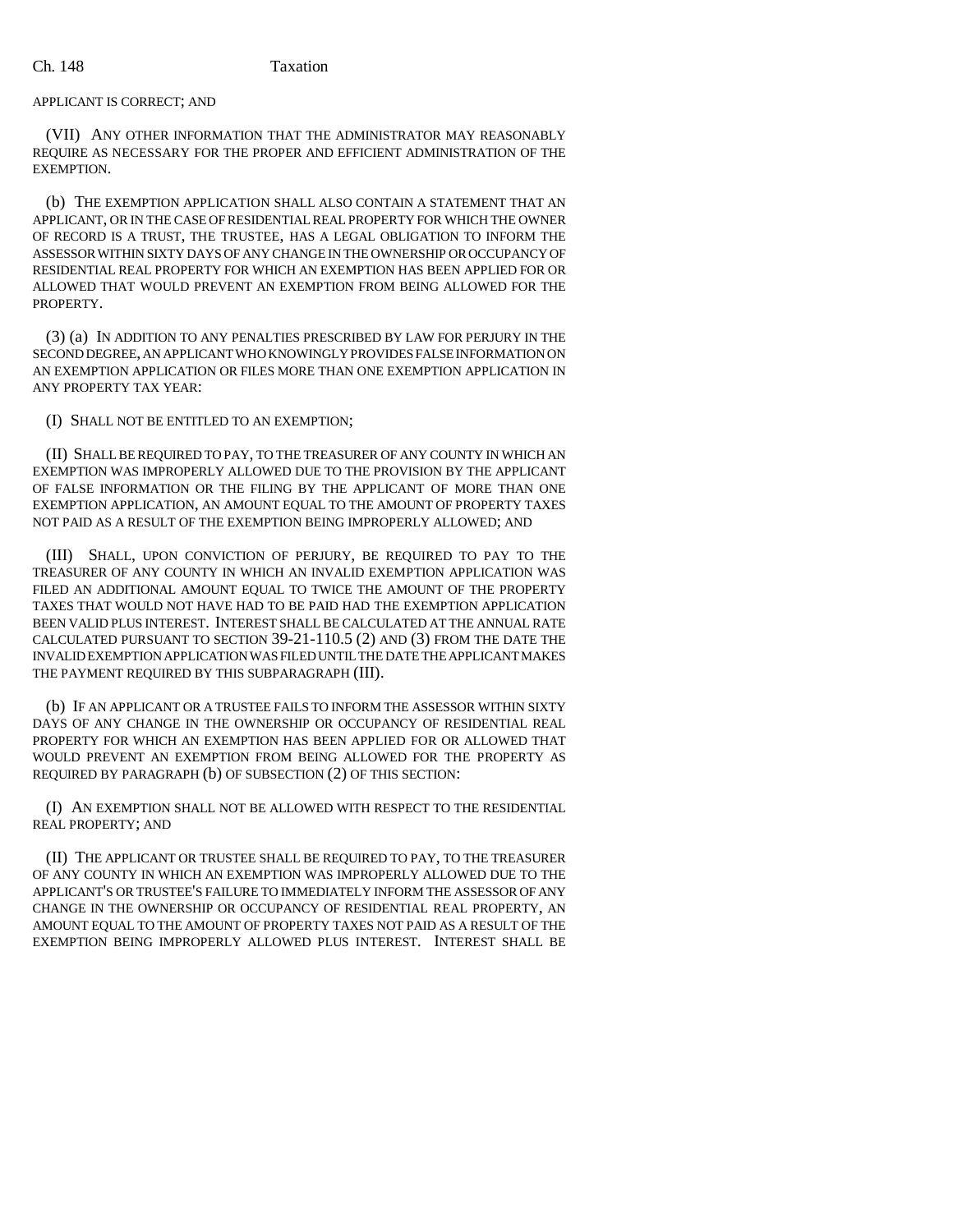CALCULATED AT THE ANNUAL RATE CALCULATED PURSUANT TO SECTION 39-21-110.5 (2) AND (3) FROM THE DATE ON WHICH THE CHANGE IN THE OWNERSHIP OR OCCUPANCY OCCURRED UNTIL THE DATE THE APPLICANT MAKES THE PAYMENT REQUIRED BY THIS SUBPARAGRAPH (II).

(c) ANY AMOUNT REQUIRED TO BE PAID TO A TREASURER PURSUANT TO PARAGRAPH (a) OR (b) OF THIS SUBSECTION (3) SHALL BE DEEMED PART OF THE LIEN OF GENERAL TAXES IMPOSED ON THE PERSON REQUIRED TO PAY THE AMOUNT AND SHALL HAVE THE PRIORITY SPECIFIED IN SECTION 39-1-107 (2).

(4) (a) COMPLETED EXEMPTION APPLICATIONS SHALL BE KEPT CONFIDENTIAL; EXCEPT THAT:

(I) (A) AN ASSESSOR MAY RELEASE STATISTICAL COMPILATIONS OR INFORMATIONAL SUMMARIES OF ANY INFORMATION CONTAINED IN EXEMPTION APPLICATIONS AND SHALL PROVIDE A COPY OF AN EXEMPTION APPLICATION TO THE APPLICANT WHO RETURNED THE APPLICATION, THE TREASURER OF THE SAME COUNTY, THE ADMINISTRATOR, THE STATE TREASURER, OR THE STATE AUDITOR UPON REQUEST OR AS OTHERWISE REQUIRED BY THIS PART 2.

(B) AN ASSESSOR MAY INTRODUCE A COPY OF AN EXEMPTION APPLICATION AS EVIDENCE IN ANY ADMINISTRATIVE HEARING OR LEGAL PROCEEDING IN WHICH THE ACCURACY OR VERACITY OF THE EXEMPTION APPLICATION IS AT ISSUE SO LONG AS THE APPLICANT'S SOCIAL SECURITY NUMBER IS NOT DIVULGED.

(II) A TREASURER, THE ADMINISTRATOR, THE STATE TREASURER, OR THE STATE AUDITOR SHALL KEEP CONFIDENTIAL EACH INDIVIDUAL EXEMPTION APPLICATION THAT IT MAY RECEIVE FROM AN ASSESSOR BUT MAY RELEASE STATISTICAL COMPILATIONS OR INFORMATIONAL SUMMARIES OF ANY INFORMATION CONTAINED IN EXEMPTION APPLICATIONS AND MAY INTRODUCE A COPY OF AN EXEMPTION APPLICATION AS EVIDENCE IN ANY ADMINISTRATIVE HEARING OR LEGAL PROCEEDING IN WHICH THE ACCURACY OR VERACITY OF THE EXEMPTION APPLICATION IS AT ISSUE SO LONG AS THE APPLICANT'S SOCIAL SECURITY NUMBER IS NOT DIVULGED.

(b) NOTWITHSTANDING THE PROVISIONS OF PARAGRAPH (a) OF THIS SUBSECTION (4), AN ASSESSOR, A TREASURER, THE ADMINISTRATOR, THE STATE TREASURER, OR THE STATE AUDITOR SHALL NOT GIVE ANY OTHER PERSON ANY LISTING OF INDIVIDUALS WHO HAVE APPLIED FOR AN EXEMPTION OR ANY OTHER INFORMATION THAT WOULD ENABLE A PERSON TO EASILY ASSEMBLE A MAILING LIST OF INDIVIDUALS WHO HAVE APPLIED FOR AN EXEMPTION.

**39-3-206. Notice to individuals returning incomplete or nonqualifying exemption applications - denial of exemption - administrative remedies.** (1) (a) AN ASSESSOR SHALL ONLY GRANT AN EXEMPTION TO AN APPLICANT WHO HAS TIMELY RETURNED AN EXEMPTION APPLICATION THAT ESTABLISHES THAT THE APPLICANT IS ENTITLED TO THE EXEMPTION.

(b) IF THE INFORMATION PROVIDED ON OR WITH AN EXEMPTION APPLICATION INDICATES THAT THE APPLICANT IS NOT ENTITLED TO THE EXEMPTION, OR IS INSUFFICIENT TO ALLOW THE ASSESSOR TO DETERMINE WHETHER OR NOT THE APPLICANT IS ENTITLED TO THE EXEMPTION, THE ASSESSOR SHALL DENY THE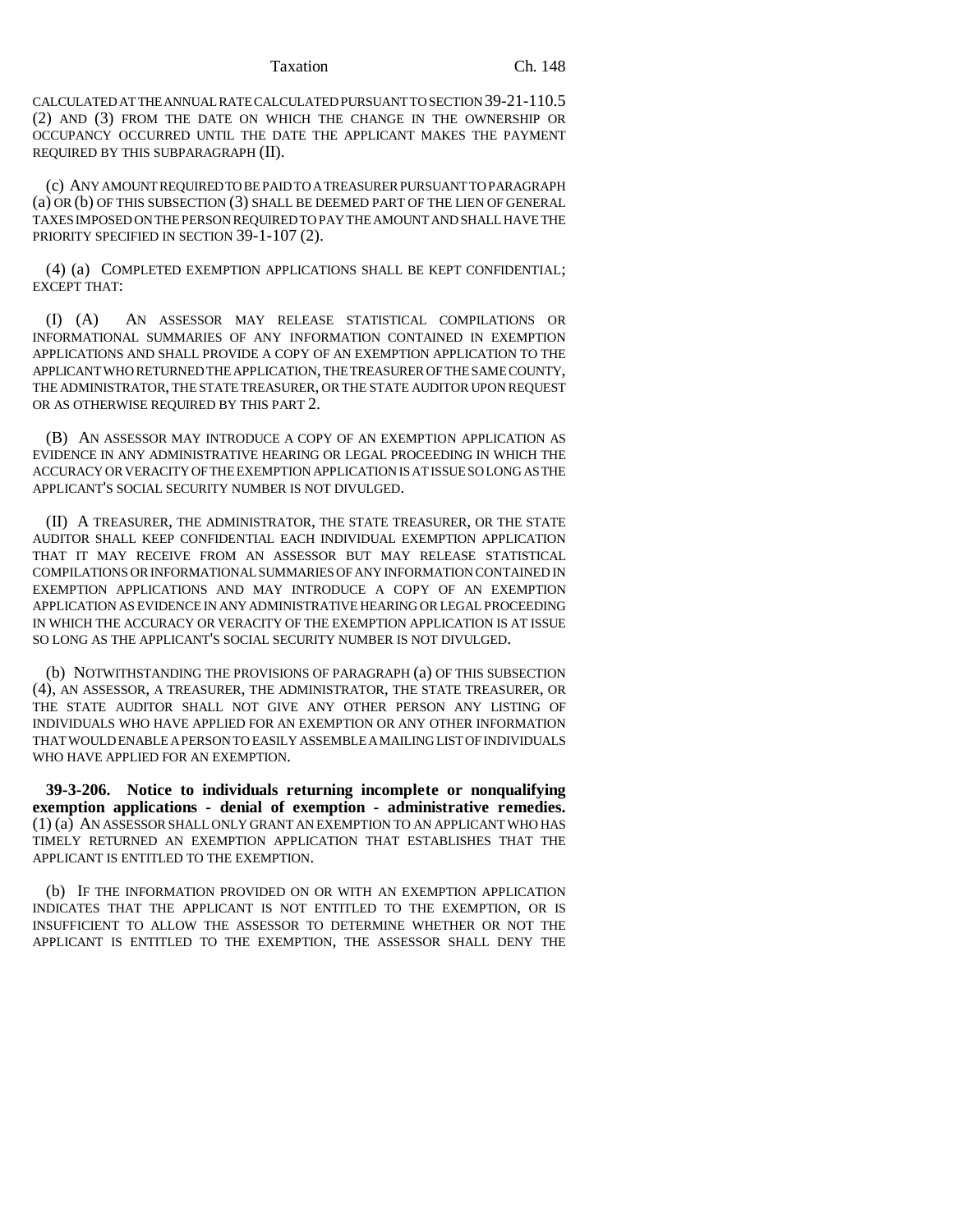### Ch. 148 Taxation

APPLICATION AND MAIL TO THE APPLICANT A STATEMENT PROVIDING THE REASONS FOR THE DENIAL AND INFORMING THE APPLICANT OF THE APPLICANT'S RIGHT TO CONTEST THE DENIAL PURSUANT TO SUBSECTION (2) OF THIS SECTION. THE ASSESSOR SHALL MAIL THE STATEMENT NO LATER THAN AUGUST 15 OF THE PROPERTY TAX YEAR FOR WHICH THE EXEMPTION APPLICATION WAS FILED.

(2) AN APPLICANT WHOSE EXEMPTION APPLICATION HAS BEEN DENIED PURSUANT TO PARAGRAPH (b) OF SUBSECTION (1) OF THIS SECTION MAY CONTEST THE DENIAL BY REQUESTING A HEARING BEFORE THE COUNTY COMMISSIONERS SITTING AS THE COUNTY BOARD OF EQUALIZATION. THE HEARING SHALL BE HELD ON OR AFTER SEPTEMBER 1 AND NO LATER THAN OCTOBER 1 OF THE PROPERTY TAX YEAR FOR WHICH THE EXEMPTION APPLICATION WAS FILED AND THE DECISION OF THE COUNTY BOARD OF EQUALIZATION SHALL NOT BE SUBJECT TO FURTHER ADMINISTRATIVE APPEAL BY EITHER THE APPLICANT OR THE ASSESSOR.

**39-3-207. Reporting of exemptions - reimbursement to local governmental entities.** (1) NO LATER THAN OCTOBER 5, 2002, AND NO LATER THAN EACH OCTOBER 5 THEREAFTER, EACH ASSESSOR SHALL FORWARD TO THE ADMINISTRATOR A REPORT ON THE EXEMPTIONS ALLOWED IN HIS OR HER COUNTY FOR THE CURRENT PROPERTY TAX YEAR. THE REPORT SHALL INCLUDE:

(a) A STATEMENT OF THE TOTAL AMOUNT OF ACTUAL VALUE OF RESIDENTIAL REAL PROPERTY WITHIN THE COUNTY THAT IS EXEMPTED FROM TAXATION; AND

(b) WITH RESPECT TO EACH UNIT OF RESIDENTIAL REAL PROPERTY FOR WHICH AN EXEMPTION IS ALLOWED:

(I) THE LEGAL DESCRIPTION OF THE PROPERTY;

(II) THE SCHEDULE OR PARCEL NUMBER FOR THE PROPERTY;

(III) THE NAME AND SOCIAL SECURITY NUMBER OF THE APPLICANT WHO CLAIMED AN EXEMPTION FOR THE PROPERTY AND EACH ADDITIONAL PERSON WHO OCCUPIES THE PROPERTY; AND

(IV) A STATEMENT OF THE TAXABLE AND TAX EXEMPT VALUE OF THE PROPERTY.

(2) (a) (I) THE ADMINISTRATOR SHALL EXAMINE THE REPORTS SENT BY EACH ASSESSOR PURSUANT TO SUBSECTION (1) OF THIS SECTION TO ENSURE THAT NO APPLICANT HAS CLAIMED MORE THAN ONE EXEMPTION. NO LATER THAN NOVEMBER 1, 2002, AND NO LATER THAN EACH NOVEMBER 1 THEREAFTER, IF THE ADMINISTRATOR DETERMINES THAT AN APPLICANT HAS CLAIMED MORE THAN ONE EXEMPTION, THE ADMINISTRATOR SHALL PROVIDE WRITTEN NOTICE TO THE APPLICANT THAT THE APPLICANT HAS CLAIMED MORE THAN ONE EXEMPTION AND IS THEREFORE NOT ENTITLED TO ANY EXEMPTION. THE NOTICE SHALL ALSO INCLUDE A STATEMENT SPECIFYING THE DEADLINE AND PROCEDURES FOR PROTESTING THE DENIAL OF THE EXEMPTIONS CLAIMED.

(II) AN APPLICANT WHOSE CLAIMS FOR EXEMPTION ARE DENIED BY THE ADMINISTRATOR PURSUANT TO SUBPARAGRAPH (I) OF THIS PARAGRAPH (a) MAY FILE A WRITTEN PROTEST WITH THE ADMINISTRATOR NO LATER THAN NOVEMBER 15 OF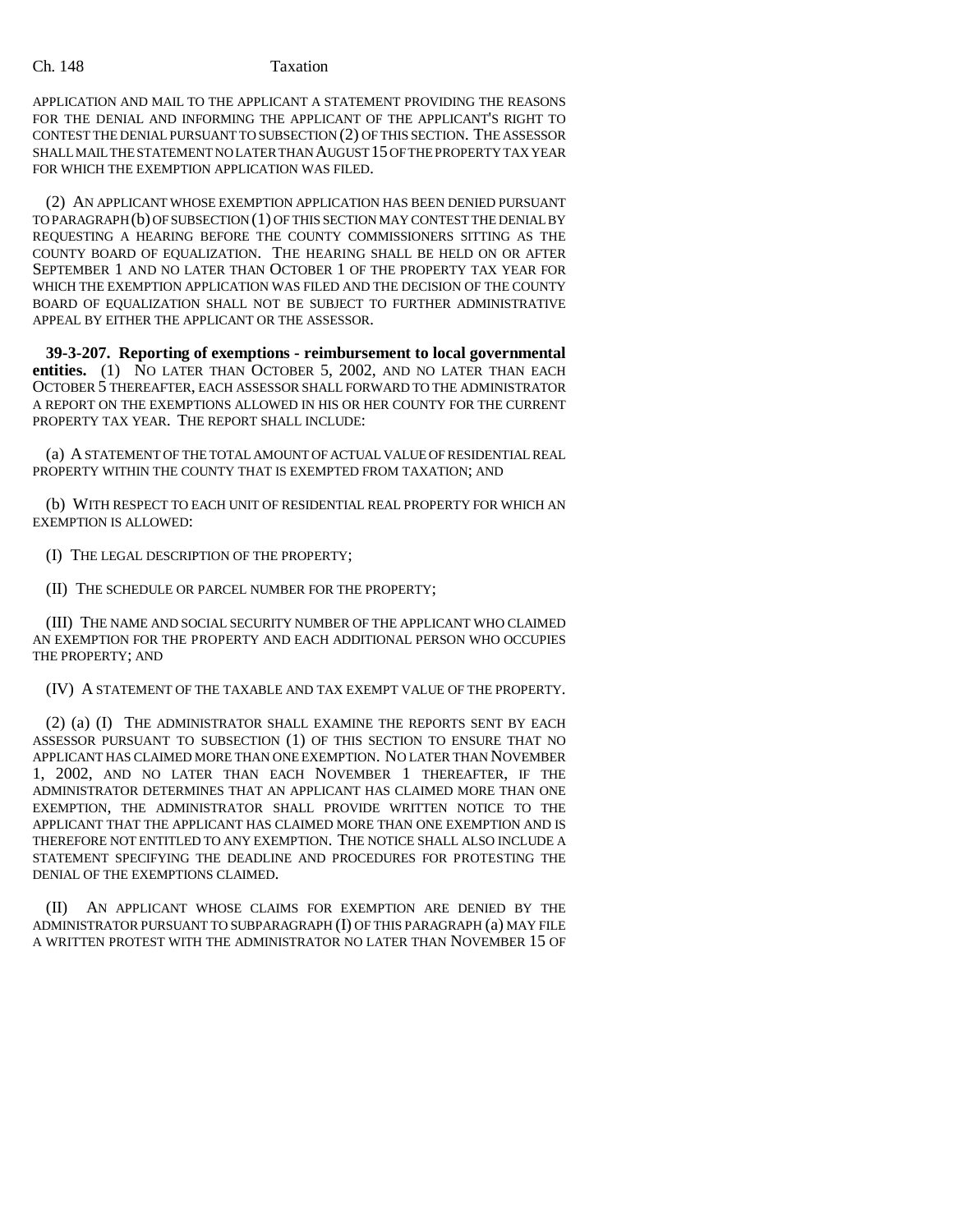THE YEAR IN WHICH THE EXEMPTIONS WERE DENIED. THE SOLE GROUND FOR A PROTEST SHALL BE THAT THE APPLICANT FILED ONLY ONE CLAIM FOR AN EXEMPTION AND THE PROTEST SHALL SPECIFY PROPERTY OR PROPERTIES IDENTIFIED BY THE ADMINISTRATOR IN THE NOTICE DENYING EXEMPTIONS FOR WHICH NO EXEMPTION WAS CLAIMED. THE ADMINISTRATOR SHALL REQUEST THAT ANY APPROPRIATE ASSESSOR CHECK THE ASSESSOR'S RECORDS OF EXEMPTION APPLICATIONS TO DETERMINE WHETHER THE APPLICANT FILED A DISPUTED EXEMPTION APPLICATION AND SHALL DECIDE THE PROTEST ACCORDINGLY. IF A PROTEST IS DENIED, THE ADMINISTRATOR SHALL MAIL THE APPLICANT A WRITTEN STATEMENT OF THE BASIS FOR THE DENIAL AND A COPY OF EACH EXEMPTION APPLICATION FILED WITH AN ASSESSOR THAT THE APPLICANT CLAIMED HAD NOT BEEN FILED.

(b) NO LATER THAN DECEMBER 1, 2002, AND NO LATER THAN EACH DECEMBER 1 THEREAFTER, AND AFTER EXAMINING THE REPORTS SENT BY EACH ASSESSOR, DENYING CLAIMS FOR EXEMPTIONS, AND DECIDING PROTESTS IN ACCORDANCE WITH PARAGRAPH (a) OF THIS SUBSECTION (2), THE ADMINISTRATOR SHALL PROVIDE WRITTEN NOTICE TO THE ASSESSOR OF EACH COUNTY IN WHICH AN EXEMPTION APPLICATION HAS BEEN DENIED BECAUSE THE APPLICANT FILED MULTIPLE EXEMPTION APPLICATIONS WITH THE IDENTITY OF THE APPLICANT WHO FILED MULTIPLE EXEMPTION APPLICATIONS AND THE DENIAL OF THE EXEMPTION.

(3) NO LATER THAN APRIL 1, 2003, AND NO LATER THAN EACH APRIL 1 THEREAFTER, TO ENABLE THE STATE TREASURER TO ISSUE A REIMBURSEMENT WARRANT TO EACH TREASURER IN ACCORDANCE WITH SUBSECTION (4) OF THIS SECTION, EACH TREASURER SHALL FORWARD TO THE STATE TREASURER A REPORT ON THE EXEMPTIONS ALLOWED IN HIS OR HER COUNTY FOR THE PREVIOUS PROPERTY TAX YEAR. THE REPORT SHALL INCLUDE:

(a) A STATEMENT OF THE TOTAL AMOUNT OF ACTUAL VALUE OF RESIDENTIAL REAL PROPERTY WITHIN THE COUNTY THAT WAS EXEMPTED FROM TAXATION AND THE TOTAL AMOUNT OF PROPERTY TAX REVENUES LOST BY LOCAL GOVERNMENTAL ENTITIES WITHIN THE COUNTY AS A RESULT OF THE EXEMPTION THAT MUST BE REIMBURSED BY THE STATE; AND

(b) WITH RESPECT TO EACH UNIT OF RESIDENTIAL REAL PROPERTY FOR WHICH AN EXEMPTION WAS ALLOWED:

(I) THE LEGAL DESCRIPTION OF THE PROPERTY;

(II) THE SCHEDULE OR PARCEL NUMBER FOR THE PROPERTY;

(III) THE NAME AND SOCIAL SECURITY NUMBER OF THE APPLICANT WHO CLAIMED AN EXEMPTION FOR THE PROPERTY AND EACH ADDITIONAL PERSON WHO OCCUPIES THE PROPERTY; AND

(IV) A STATEMENT OF THE TAXABLE AND TAX EXEMPT VALUE OF THE PROPERTY AND THE AMOUNT OF TAXES DUE ON THE PROPERTY.

(4) (a) IN ACCORDANCE WITH SECTION 3.5 OF ARTICLE X OF THE STATE CONSTITUTION, NO LATER THAN APRIL 15, 2003, AND EACH APRIL 15 THEREAFTER, THE STATE TREASURER SHALL ISSUE A WARRANT TO EACH TREASURER FOR THE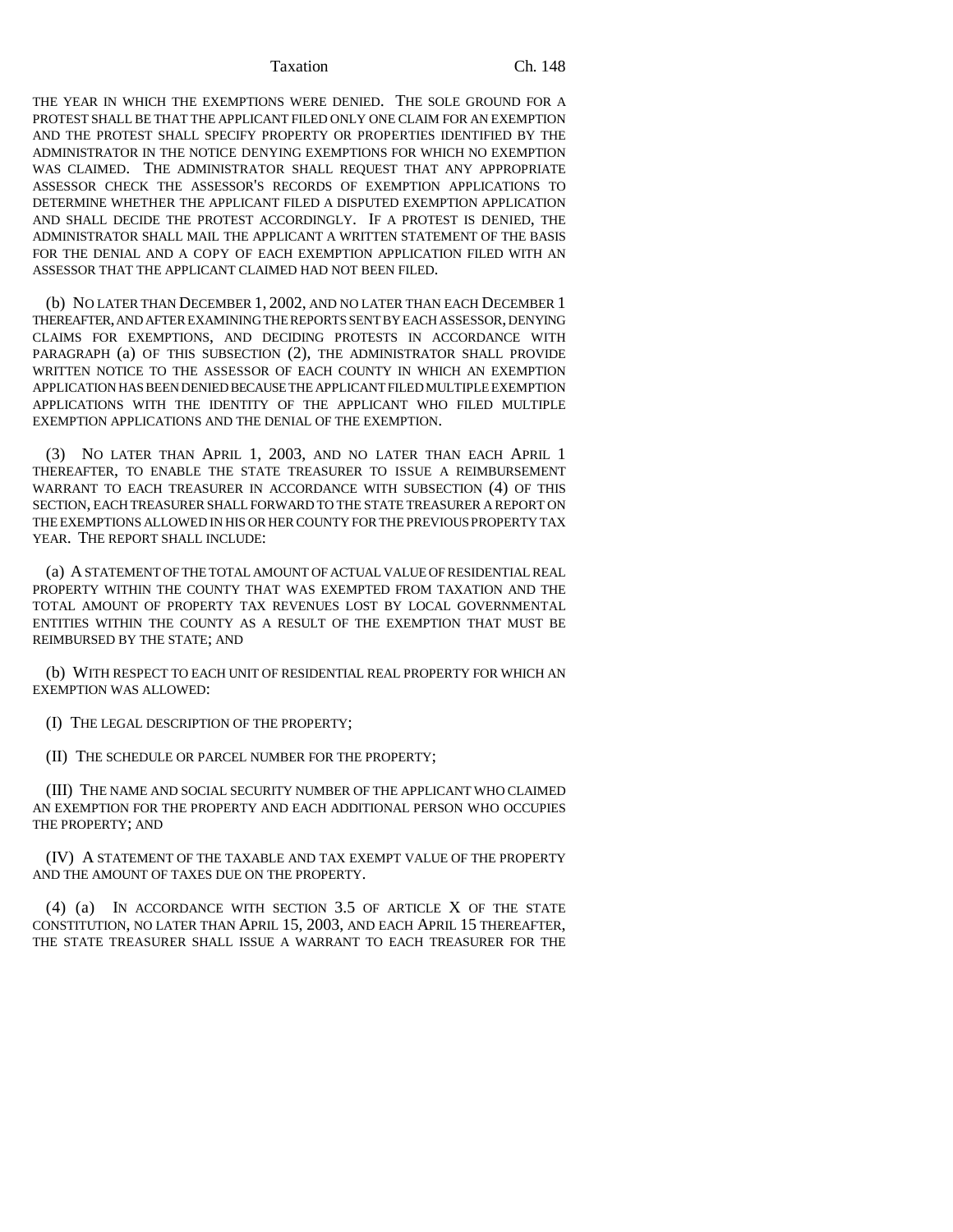### Ch. 148 Taxation

AMOUNT NEEDED TO FULLY REIMBURSE ALL LOCAL GOVERNMENTAL ENTITIES WITHIN THE TREASURER'S COUNTY FOR THE AMOUNT OF PROPERTY TAX REVENUES LOST AS A RESULT OF THE APPLICATION OF THE EXEMPTION TO PROPERTY TAXES THAT ACCRUED DURING THE PREVIOUS PROPERTY TAX YEAR AND ARE PAYABLE DURING THE YEAR IN WHICH THE STATE TREASURER ISSUES THE WARRANT. THE REIMBURSEMENT SHALL BE PAID FROM THE STATE GENERAL FUND AND SHALL NOT BE SUBJECT TO THE STATUTORY LIMITATION ON STATE GENERAL FUND APPROPRIATIONS SET FORTH IN SECTION 24-75-201.1, C.R.S.

(b) EACH TREASURER SHALL DISTRIBUTE THE TOTAL AMOUNT RECEIVED FROM THE STATE TREASURER PURSUANT TO PARAGRAPH (a) OF THIS SUBSECTION (4) TO THE LOCAL GOVERNMENTAL ENTITIES WITHIN THE TREASURER'S COUNTY AS IF THE LOST TAX REVENUES HAD BEEN REGULARLY PAID. WHEN A TREASURER DISTRIBUTES SAID AMOUNT, THE TREASURER SHALL PROVIDE EACH LOCAL GOVERNMENTAL ENTITY WITH A STATEMENT OF THE AMOUNT DISTRIBUTED TO THE LOCAL GOVERNMENTAL ENTITY THAT REPRESENTS REIMBURSEMENT RECEIVED FROM THE STATE FOR PROPERTY TAX REVENUES LOST AS A RESULT OF THE EXEMPTION. IN ACCORDANCE WITH SECTION 3.5 OF ARTICLE X OF THE STATE CONSTITUTION, MONEYS DISTRIBUTED TO A LOCAL GOVERNMENTAL ENTITY AS REIMBURSEMENT FOR PROPERTY TAX REVENUES LOST AS A RESULT OF THE EXEMPTION SHALL NOT BE INCLUDED IN THE LOCAL GOVERNMENTAL ENTITY'S FISCAL YEAR SPENDING FOR PURPOSES OF SECTION 20 OF ARTICLE X OF THE STATE CONSTITUTION.

(5) NOTWITHSTANDING ANY PROVISION OF LAW TO THE CONTRARY, THE REPORTS REQUIRED BY THIS SECTION AND THE CONTENTS THEREOF SHALL BE KEPT CONFIDENTIAL BY AN ASSESSOR, A TREASURER, THE ADMINISTRATOR, THE STATE TREASURER, OR THE STATE AUDITOR; EXCEPT THAT SAID PERSONS MAY PROVIDE THE REPORTS TO EACH OTHER AS REQUIRED OR AUTHORIZED BY LAW.

**39-3-208. Auditing of property tax exemption program.** THE STATE AUDITOR SHALL PERIODICALLY AUDIT THE PROPERTY TAX EXEMPTION PROGRAM ADMINISTERED PURSUANT TO THIS PART 2 TO ENSURE THAT THE PROGRAM IS OPERATING IN COMPLIANCE WITH SECTION 3.5 OF ARTICLE X OF THE STATE CONSTITUTION AND THIS PART 2. IN CONNECTION WITH AN AUDIT, THE STATE AUDITOR MAY SUGGEST MEANS OF IMPROVING THE ADMINISTRATION OF THE PROGRAM. UPON REQUEST, AN ASSESSOR, A TREASURER, THE ADMINISTRATOR, OR THE STATE TREASURER SHALL PROVIDE THE STATE AUDITOR WITH ANY EXEMPTION APPLICATIONS, REPORTS, OR OTHER DOCUMENTS RELEVANT TO THE ADMINISTRATION OF THE PROGRAM.

**SECTION 2.** 39-8-104 (2), Colorado Revised Statutes, is amended to read:

**39-8-104. Notice of meeting.** (2) (a) Prior to a date established by the county board of equalization, but no later than September 1, the county clerk and recorder in a county that has made an election pursuant to section 39-5-122.7 (1) shall give notice in at least one issue of a newspaper published in his or her county that beginning such date the county board of equalization will sit in the county courthouse to review the assessment roll of all taxable property located in the county, as prepared by the assessor, and to hear appeals from determinations of the assessor.

(b) PRIOR TO SEPTEMBER 1,2002, AND PRIOR TO EACH SEPTEMBER 1 THEREAFTER, THE COUNTY CLERK AND RECORDER SHALL GIVE NOTICE IN AT LEAST ONE ISSUE OF A